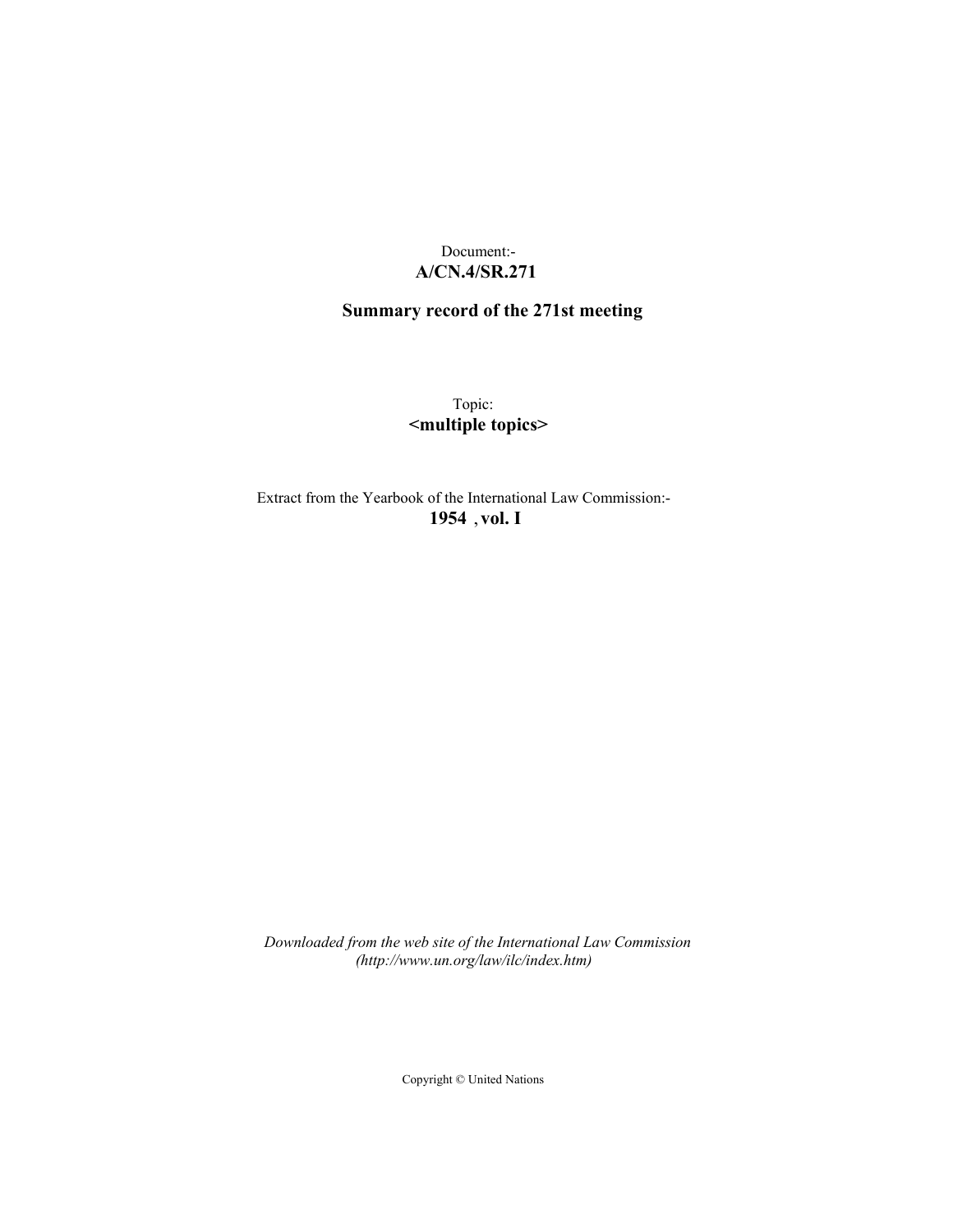## **271st MEETING**

*Monday, 19 July 1954, at 9.45 a.m.*

### **CONTENTS**

| Régime of the territorial sea (item 2 of the agenda)<br>$(A/CN.4/53, A/CN.4/61$ and Add. 1, $A/CN.4/71$<br>and Add.1 and 2, $A/CN.4/77$ (resumed from the<br>265th meeting)          |     |
|--------------------------------------------------------------------------------------------------------------------------------------------------------------------------------------|-----|
| Chapter II: Limits of the territorial sea (resumed<br>from the 263rd meeting)                                                                                                        |     |
| Article 14: Straits (article 11 of $A/CN1/61$ )<br>(resumed from the 263rd meeting) $\ldots$ $\ldots$                                                                                | 149 |
| Order of business.<br>$\sim$<br>$\sim$<br>$\overline{\phantom{a}}$                                                                                                                   | 150 |
| Draft Code of Offences against the Peace and Security<br>of Mankind (item 4 of the agenda) $(A/1858, A/2162)$<br>and Add. 1 and 2, $A/CN.4/85$ ) (resumed from the<br>270th meeting) |     |
| Articles 1, 2 and 4 (resumed from the 268th meeting)                                                                                                                                 | 151 |
| Nationality, including statelessness (item 5 of the agenda)<br>$(A/2456, A/CN.4/82$ and Add. 1 to 8) (resumed from<br>the 252nd meeting)                                             |     |
| Draft Convention on the Elimination of Future State-                                                                                                                                 |     |

lessness *{resumed from the 251st meeting)* Final clauses *{resumed from the 251st meeting) .* . 152

## *Chairman:* Mr. A. E. F. SANDSTROM

*Rapporteur:* Mr. J. P. A. FRANCOIS

## *Present :*

*Members:* Mr. G. AMADO, Mr. R. CORDOVA, Mr. D. L. EDMONDS, Faris Bey el-KHOURi, Mr. F. GARCIA-AMADOR, Mr. S. Hsu, Mr. H. LAUTERPACHT, Mr. R. PAL, Mr. C. SALAMANCA, Mr. G. SCELLE, Mr. J. ZOUREK.

*Secretariat:* Mr. Yuen-li LIANG (Director of the Division for the Development and Codification of International Law, and Secretary to the Commission).

**Regime of the territorial sea (item 2 of the agenda) (A/CN.4/53, A/CN.4/61 and Add. 1, A/CN.4/71 and Add. 1 and 2, A/CN.4/77) <sup>1</sup>**  *(resumed from the 265th meeting)*

## CHAPTER II: LIMITS OF THE TERRITORIAL SEA *(resumed from the 263rd meeting)*

*Article 14: Straits (article 11 of A/CN.4/61)* (resumed from the 263rd meeting)<sup>2</sup>

1. The CHAIRMAN invited the Commission to resume debate on article 14. At the 262nd meeting of the Commission<sup>3</sup> Mr. Zourek had proposed that article 14 should be redrafted as follows:

## *"Delimitation of the territorial sea in straits joining two parts of the high seas*

" 1. In straits joining two parts of the high seas and separating two or more States, the limits of the territorial sea shall be ascertained in the same manner as on other parts of the coast.

" 2 . If the breadth of the straits referred to in paragraph 1 is less than the extent of the belt of territorial sea adjacent to the two coasts, the maritime frontier of the States in question shall be determined in conformity with article 16.

" 3. If the breadth of the straits exceeds the extent of the two belts of territorial sea, the waters lying between the two belts shall form part of the high seas. Nevertheless, if as a consequence of this delimitation an area of the sea should be entirely enclosed within the territorial sea, that area may, by agreement between the coastal States, be deemed to be part of the territorial sea.

" 4. In the case of straits with only one coastal State which are used as a recognized shipping lane between two parts of the high seas, such straits shall be treated in the same way as the straits referred to in paragraph 1, and the provisions of paragraphs 1 and 3 hereof shall be applicable thereto."

2. Mr. FRANCOIS, Special Rapporteur, proposed the following amendments to Mr. Zourek's text:

- (i) In paragraph 3 after the words "an area of the sea" the words "not more than two miles in breadth" should be inserted.
- (ii) The following text should replace Mr. Zourek's paragraph 4 :

"Paragraphs 1 and 3 of this article shall be applicable to straits which join two parts of the high seas and which have only one coastal State if the breadth of the straits is greater than twice the breadth of that State's territorial sea. If the breadth of the straits is not greater than twice the breadth of the territorial sea these rules shall be applicable only if the straits are used as an international shipping lane."

3. Mr. ZOUREK said that the amendments proposed by the Special Rapporteur differed from his own draft in two respects. The first difference was that the Special Rapporteur allowed enclaves of high seas of more than two miles in breadth, whereas he himself proposed that such enclaves should be treated in the same way as the waters adjacent to the coasts. Such instances were very rare indeed and there was no reason to treat the areas in question differently from internal waters.

4. The two draft paragraphs 4 dealing with straits which had only one coastal State, differed more seriously. The Special Rapporteur wished to make the régime of paragraph 1 applicable to those straits if they were used as international shipping lanes, whereas he himself only provided for that régime in the case of straits which were recognized shipping lanes.

<sup>1</sup>  *Vide supra,* 252nd meeting, para. 54 and footnotes.

<sup>2</sup>  *Vide supra,* 263rd meeting, paras. 1-22.

<sup>3</sup>  *Vide supra,* 262nd meeting, para. 72.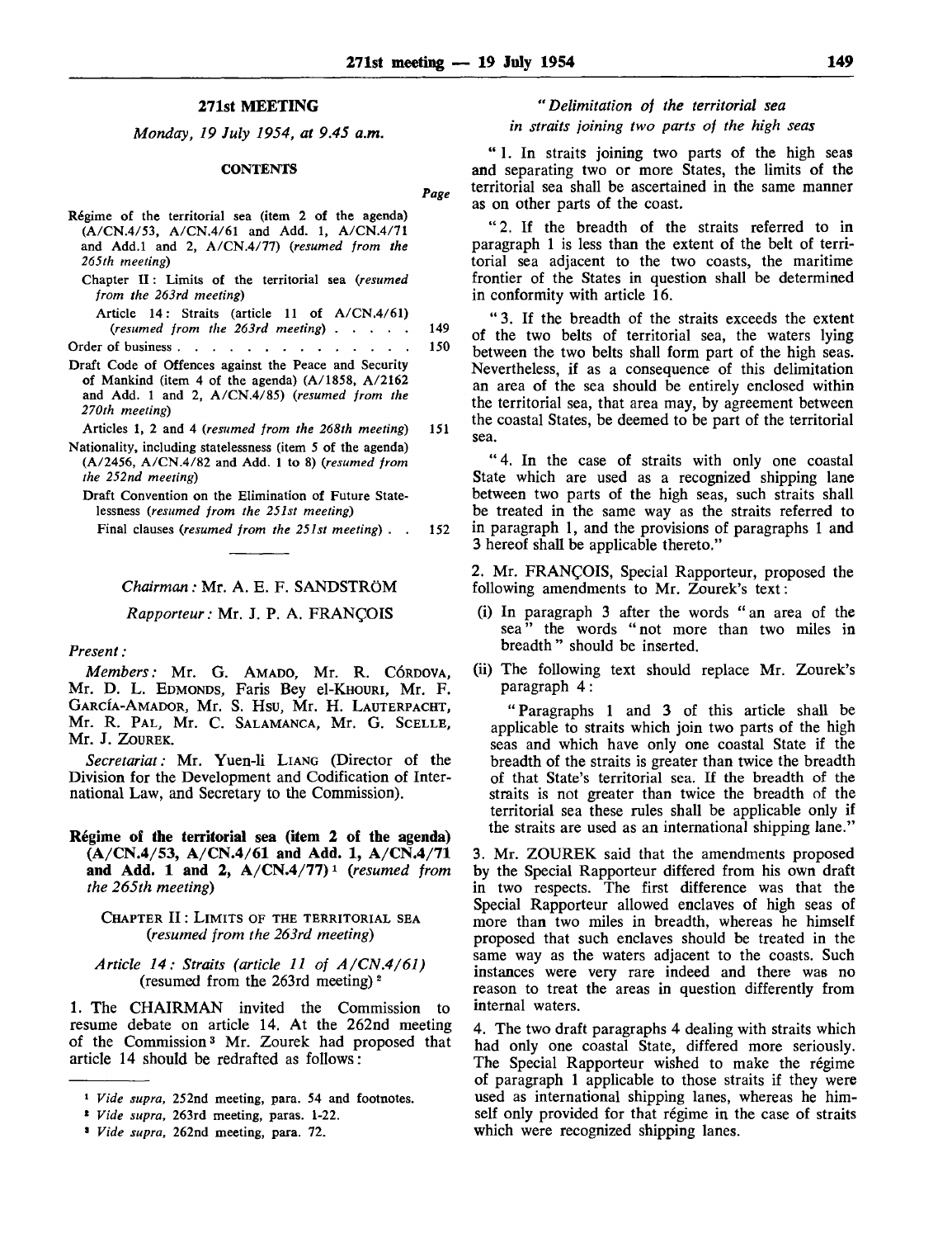5. His own drafting seemed a more prudent one. The Special Rapporteur himself admitted that areas of water situated between the islands of an archipelago should be considered as inland waters,<sup>4</sup> although they might link two parts of the high seas. The present tendency on the part of States was to treat the enclaves in the same way as the coastal waters when both coasts of the strait came under their sovereignty. His own draft was therefore just a codification of existing international law.

6. Mr. FRANCOIS, Special Rapporteur, in reply to Mr. Zourek's first point, said that the preparatory committee of the Codification Conference at The Hague had proposed that enclaves of high seas enclosed within a strait should be shared by the coastal States. The Conference, however, had only accepted that proposal in respect of enclaves the breadth of which did not exceed two miles; the intention had been to avoid taking away from the high seas areas of water which were perhaps of considerable extent. All he had done was to reproduce the conclusions of the 1930 Codification Conference.<sup>5</sup>

7. If a strait had only one coastal State and was not a recognized shipping lane between two parts of the open sea, that State could hardly be permitted not to apply paragraph 1, particularly if the straits exceeded twice the breadth of the territorial sea. Even if the interests of navigation did not suffer, those of fishing, for example, might be affected. Mr. Zourek's draft paragraph 4, from being a codification of existing international law, was actually a dangerous innovation.

8. Finally, the case of archipelagoes was completely different from that of straits and hence not strictly comparable with the latter.

9. Mr. PAL inquired from the Special Rapporteur what was the exact purport of the last sentence he proposed for paragraph  $4$  ("if the breadth of the straits... international shipping lane"). Article 14 only concerned the delimitation of the territorial sea in straits, and he could not see any useful purpose in the sentence concerned. He proposed that it should be deleted.

10. Mr. FRANCOIS, Special Rapporteur, said that the provision in question concerned narrow straits which were usually avoided by maritime traffic. For example, it was permissible to incorporate into the territorial sea of the United Kingdom the area of water situated between the Isle of Wight and the English coast.

11. Mr. ZOUREK agreed with Mr. Pal. Article 14 concerned the delimitation of the territorial sea and not the right of passage. His own draft paragraph 4 simply acknowledged the right of the coastal State of both shores of a strait to carry out that delimitation itself.

12. Replying to a question by the Special Rapporteur, he said that there were always two belts of territorial sea, even where there was only one coastal State.

13. The CHAIRMAN put the various proposals to the vote with the following results:

*Article 14, paragraph 1, as proposed by Mr. Zourek, was adopted by 11 votes to none, with 2 abstentions.*

*Article 14, paragraph 2, as proposed by Mr. Zourek, was adopted by 11 votes to none, with 2 abstentions.*

*Mr. Francois' amendment to Mr. Zourek's article 14, paragraph 3, was adopted by 4 votes to 2, with 7 abstentions.*

*Article 14, paragraph 3, as amended, was adopted by 4 votes to none, with 9 abstentions.*

*Mr. Pal's proposal for the deletion of the last sentence of the Special Rapporteur's draft for article 14, paragraph 4, was adopted by 5 votes to 3, with 4 abstentions.*

*Article 14, paragraph 4, as proposed by the Special Rapporteur but reduced to its first sentence following the foregoing vote, was adopted by 4 votes to 1, with 8 abstentions.*

14. The CHAIRMAN said that the foregoing vote made it unnecessary to put Mr. Zourek's draft paragraph 4 to the vote.

*Article 14 as a whole, as amended, was adopted by 4 votes to none, with 9 abstentions.*

## ORDER OF BUSINESS

15. Mr. LAUTERPACHT proposed that the discussion on the territorial sea should be suspended.

*The proposal was adopted by 7 votes to 4, with 2 abstentions.*

16. Mr. LAUTERPACHT hoped that that vote would not prevent the Commission from submitting to the General Assembly those articles relating to the territorial sea which it had so far adopted.

17. Mr. FRANCOIS, Special Rapporteur, said that it would be impossible to submit the draft in such an incomplete state. He proposed that a questionnaire should be sent to Governments on the question of the breadth of the territorial sea.

*The proposal was adopted by 6 votes to 1, with 6 abstentions.*

18. Mr. LAUTERPACHT proposed that the draft articles relating to the territorial sea adopted during the current session should be included in the report on the current session.

*The proposal was adopted by 6 votes to 4, with 3 abstentions.*

<sup>4</sup> Article 12 of A/CN.4/77 in *Yearbook of the International Law Commission,* 1954, vol. II.

<sup>5</sup>  *Vide supra,* 261st meeting, para. 26.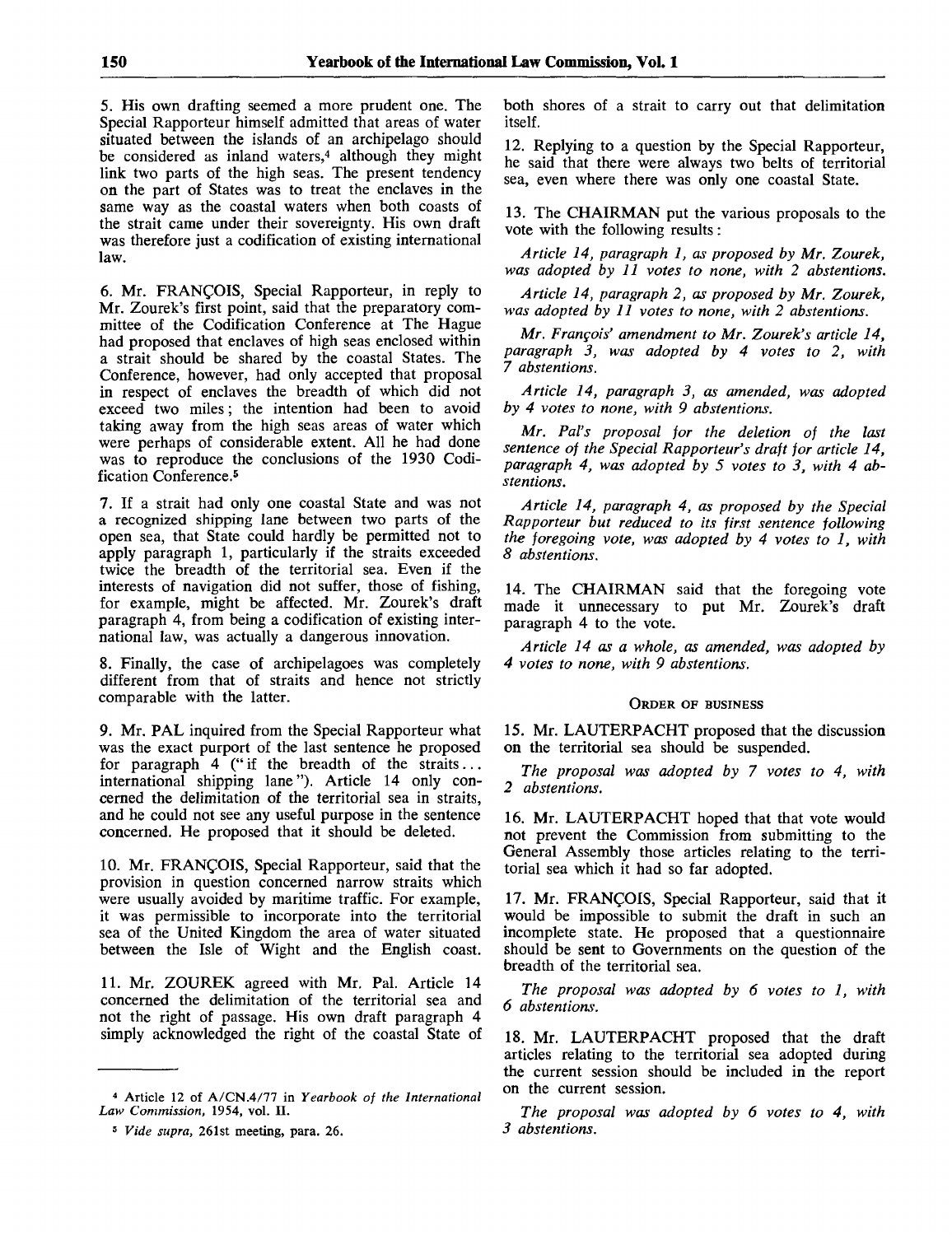**Draft Code of Offences against the Peace and Security of Mankind (item 4 of the agenda) (A/1858, A/2162 and Add. 1 and 2, A/CN.4/85)e** *(resumed from the 270th meeting)*

## *Articles 1, 2 and 4*

19. Mr. LAUTERPACHT regretted that he had been unable to attend some of the meetings at which the Commission had discussed the draft Code. He was grateful to the Chairman for allowing him to express his views on the subject at the present stage of the discussion.

20. He hoped the draft Code would be adopted during the present session but wished to make the following comments:

*Article 1* read: "Offences against the peace and security of mankind, as defined in this Code are crimes under international law for which the responsible individuals shall be punished." The draft did not refer to the criminal liability of States as such. He did not, however, think it necessary to modify article 1 ; it would be sufficient to give explanations in the relevant comments.

*Article 2, paragraph 5,* read: ["The following acts are offences against the peace and security of mankind]... (5) The undertaking or encouragement by the authorities of a State of activities calculated to foment civil strife in another State, or the toleration by the authorities of a State of organized activities calculated to foment civil strife in another State." The words " civil strife " were ambiguous and too reminiscent of Mr. Hsu's proposal which the Commission had rejected at its 269th meeting.<sup>7</sup> The words "civil war" would be preferable. In that case, also, the necessary explanation could be given in the comment.

*Article 2, paragraph 8* read: "Acts by the authorities of a State resulting in the annexation, contrary to international law, of territory belonging to another State or of territory under an international régime." It should be specified that only annexations by force should be considered as international crimes.

*Article 2, paragraph 11* read: "Acts in violation of the laws or customs of war." He recalled that the laws and customs of war incorporated a very large number of rules, some of which were only of minor importance. The Geneva conventions of 1949<sup>8</sup> referred to " major violations" of the laws and customs of war. The passage should therefore read: " Acts which constitute a major violation..."

*Article 4* read: "The fact that a person charged with an offence defined in this Code acted pursuant to an order of his government or of a superior, does not relieve him from responsibility in international law if in the circumstances at the time, it was possible for him not to comply with such order." The second half of the sentence constituted a dangerously retrograde step. The defence was admissible in time of war, but not in time of peace. The draft code was, in fact, concerned primarily with peacetime conditions. Under the formulation as adopted the accused might escape punishment for the reason that "it was not possible for him" not to comply with the order for fear of losing his post, or forfeiting a chance of promotion, or displeasing his superiors, or incurring the odium of disobeying a decision of his party, and the like.

Finally, his main objection referred to *the new paragraph (intervention)* inserted in *article 2* of the draft Code on Mr. Garcia-Amador's proposal: " The intervention by the authorities of a State in the internal or external affairs of another State by means of coercive measures of an economic or political character in order to force its will and obtain from it advantages of any kind."

He was no less opposed than the other member of the Commission to the intervention of one State in the affairs of another; but the text adopted by the Commission was far too broad for it meant that perfectly legitimate and normal manifestations of international life were to be regarded as offences. International political activity consisted to a large extent of economic or political measures taken by one State to exert pressure on another so as to influence its will. International law should merely impose certain restrictions on these measures, or, in other words, prohibit the use of force.

If the Commission treated legitimate acts as crimes it would deprive its condemnation of real crimes of all meaning. Intervention—assuming that the meaning of the term was clear—was an unlawful act. It was an excess of zeal to render it criminal. In the Corfu Channel case<sup>9</sup> the International Court of Justice had declared that the United Kingdom had committed, in some respects, an act of intervention by ordering a destroyer to enter the Channel for the purpose of mine-sweeping. The Court had found that the declaration constituted a sufficient sanction. Under the Code, as proposed, the officers who had ordered the action would be guilty of a criminal act. He agreed that it was necessary to devise a formula forbidding brutal and unjustified acts of intervention, but thought it impossible to retain the text of the paragraph as it stood.

21. The CHAIRMAN drew Mr. Lauterpacht's attention to paragraph 58 (c) of the Commission's report covering the work of its third session.<sup>10</sup> By stating that it would deal only with the criminal liability of indi-

<sup>6</sup>  *Vide supra,* 266th meeting, para. 1 and footnotes.

<sup>7</sup>  *Vide supra,* 269th meeting, paras. 1-16.

<sup>8</sup>  *International Committee of the Red Cross, The Geneva Conventions of August 12, 1949* (Geneva, 1950).

<sup>»</sup> *I.C.J. Reports 1949,* p. 4.

<sup>10</sup>  *Vide supra,* 266th meeting, footnote 1.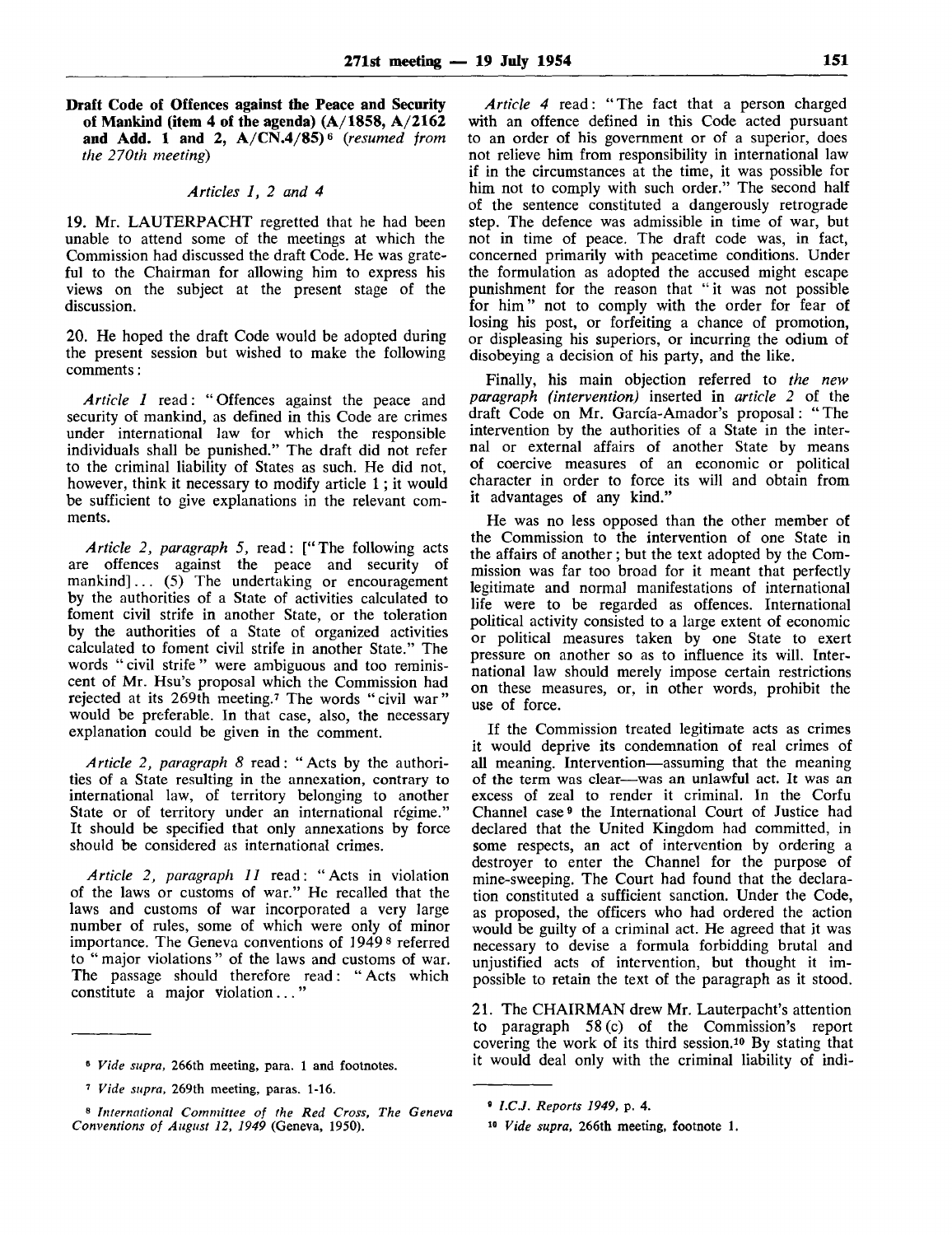viduals the Commission had implied that there could also be cases involving the criminal liability of States.

22. Mr. LAUTERPACHT replied that if that was so it would be sufficient to make a suitable remark in the comment.

23. The CHAIRMAN pointed out, with regard to Mr. Lauterpacht's second remark, that in the French text the words " civil strife" had been translated as *"guerre civile";* clearly, therefore, only a drafting question was involved.

24. Mr. CORDOVA thought, on the contrary, that a question of substance was involved. He had voted against Mr. Hsu's amendment<sup>11</sup> because it had been pointed out to him that the amendment was intended to cover precisely " civil strife ", which were the words used in article 2, paragraph 5. If that expression was replaced by the words "civil war", he would ask that Mr. Hsu's amendment should be put to the vote again.

25. Mr. SCELLE said he had assumed that it was generally admitted that a body corporate could not be held criminally liable. That principle had been confirmed by the Nürnberg Tribunal. In same cases such a body would conceivably be held civilly liable, though the fictitious personality to such bodies was purely a practical expedient; it would clearly be absurd to speak of the criminal liability of a fictitious person. He thought the Commission should retain article 1 as it stood and perhaps note in the comment that in certain cases a State if it was in a position to do so could be required to make good the damage caused.

26. The CHAIRMAN put to the vote Mr. Lauterpacht's proposal that the new paragraph relating to intervention should be reconsidered.

*The result of the vote was* 7 *in favour, 5 against, with 1 abstention.*

*The proposal was not adopted, having failed to obtain the required two-thirds majority.*

27. Mr. HSU said he had voted in favour of Mr. Lauterpacht's proposal because he thought the scope of the new paragraph as adopted by the Commission was too broad.

28. Mr. LAUTERPACHT withdrew his proposal for reconsidering article 4.

**Nationality, including statelessness (item 5 of the agenda) (A/2456, A/CN.4/82 and Add. 1 to 8)** *(resumed from the 252nd meeting)*

DRAFT CONVENTION ON THE ELIMINATION OF FUTURE STATELESSNESS<sup>12</sup>  *(resumed from the 251st meeting)*

*Final clauses* (resumed from the 251st meeting)

29. The CHAIRMAN announced that the Sub-Committee appointed by the Commission<sup>13</sup> to redraft the text of the final clauses of the draft conventions concerning the elimination and the reduction of future statelessness, submitted the following draft for the final clauses of the first of those draft conventions :

## *Article 11*

#### SIGNATURE, RATIFICATION AND ACCESSION

1. The present Convention, having been approved by the General Assembly, shall until ...... (a year after the approval of the General Assembly) be open for signature on behalf of any Member of the United Nations and of any non-member State to which an invitation to sign is addressed by the General Assembly.

2. The present Convention shall be ratified, and the instruments of ratification shall be deposited with the Secretary-General of the United Nations.

3. After  $\dots$  (the above date) the present Convention may be acceded to on behalf of any Member of the United Nations and of any non-member State which has received an invitation as aforesaid. Instruments of accession shall be deposited with the Secretary-General of the United Nations.

### *Article 12*

#### TERRITORIAL APPLICATION CLAUSE

1. Any Party may at any time, by written notification addressed to the Secretary-General of the United Nations, extend the application of the present Convention to all or any of the territories for the international relations of which that Party is responsible.

2. Any such extension shall take effect on the ninetieth day after the date of receipt of the aforesaid notification by the Secretary-General or on the date of entry into force of the Convention for the State concerned, whichever is the later.

#### *Article 13*

#### **RESERVATIONS**

1. At the time of signature, ratification or accession any State may make a reservation permitting it to postpone, for a period not exceeding two years, the application of the Convention pending the enactment of necessary legislation.

2. No other reservations to the present Convention shall be admissible.

#### *Article 14*

#### ENTRY INTO FORCE

1. The present Convention shall enter into force on the ninetieth day following the date of the deposit of the (e.g., third or sixth) instrument of ratification or accession.

2. For each State ratifying or acceding to the present Convention subsequently to the latter date, the Convention shall enter into force on the ninetieth day following the deposit of the instrument of ratification or accession by that State.

<sup>11</sup>  *Vide supra,* 269th meeting, paras. 1-16.

<sup>12</sup>  *Vide supra,* 242nd meeting, para. 1 and footnotes.

<sup>13</sup>  *Vide supra,* 251st meeting, para. 62.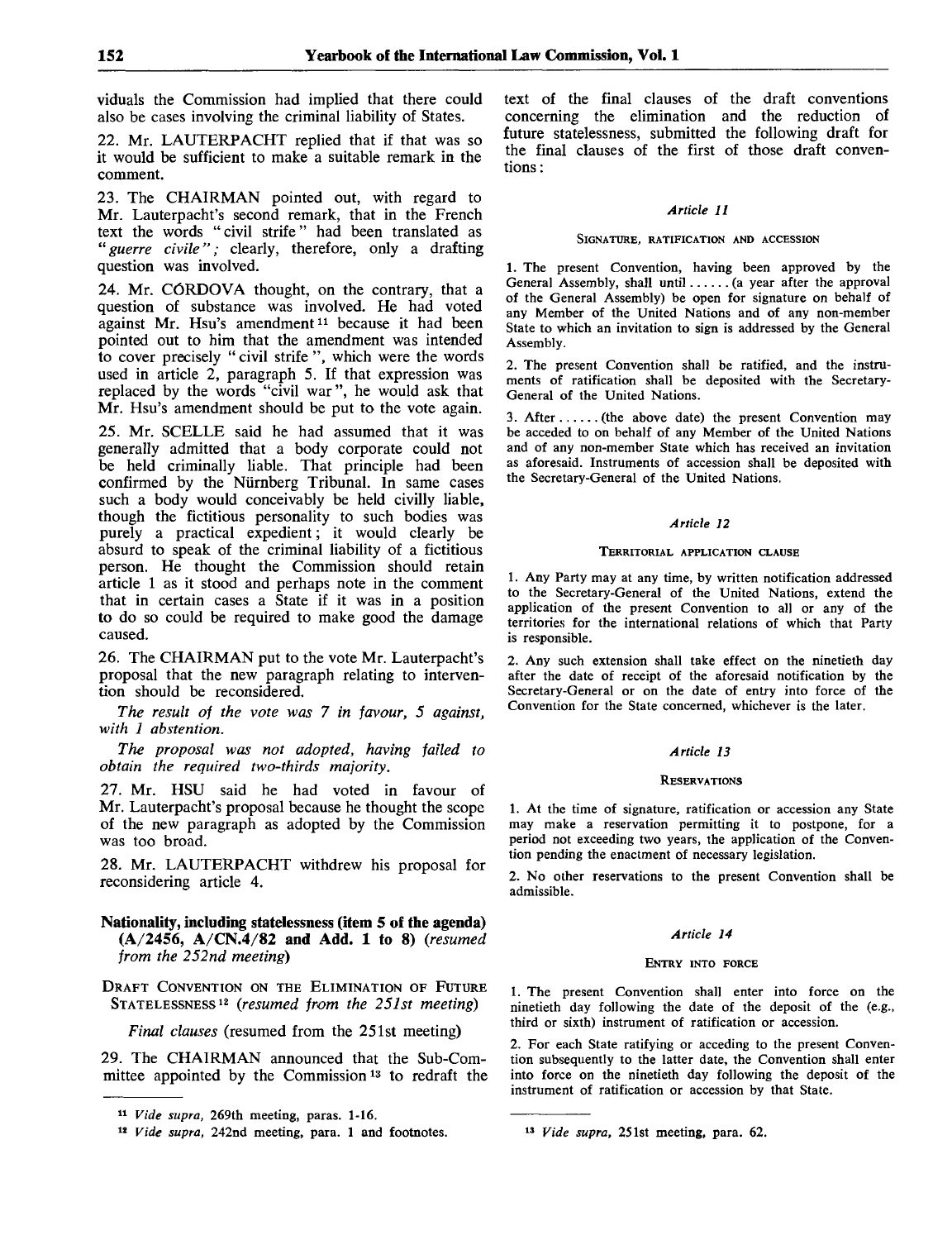### *Article 15*

## **DENUNCIATION**

1. Any Party to the present Convention may denounce it at any time by a written notification addressed to the Secretary-General of the United Nations. Such denunciation shall take effect for the said Party one year after the date of its receipt by the Secretary-General.

2. Any Party which has made a notification under article 12 may at any time thereafter by a written notification to the Secretary-General of the United Nations declare that the Convention shall cease to be applicable to such territory one year after the date of receipt of the latter notification by the Secretary-General.

#### *Article 16*

#### NOTIFICATION BY THE SECRETARY-GENERAL OF THE UNITED NATIONS

The Secretary-General of the United Nations shall notify all Members of the United Nations and the non-member States referred to in article 11 of the following particulars :

(a) Signatures, ratifications and accessions under article 11 ;

*(b)* Notifications received under article 12 ;

(c) Reservations under article 13 ;

- *{d)* The date upon which the present Convention enters into force in pursuance of article 14;
- *(e)* Denunciations under article 15.

#### *Article 17*

#### DEPOSIT OF THE CONVENTION AND CIRCULATION OF COPIES

1. The present Convention shall be deposited in the archives of the United Nations.

2. A certified copy of the Convention shall be transmitted to all Members of the United Nations and to the non-member States referred to in article 11.

#### *Article 18*

#### **REGISTRATION**

The present Convention shall be registered by the Secretary-General of the United Nations on the date of its entry into force.

### *Article 11*

30. The CHAIRMAN put article 11 to the vote.

*Article 11 was adopted unanimously.*

## *Article 12*

31. Mr. ZOUREK proposed that article 12 should be deleted. In practice, its effect would be to remove colonial territories from the application of the convention, for very few States extended the application of conventions they accepted to the Non-Self-Governing Territories which they administered, and the Commission should not encourage them in that attitude. States which administered Non-Self-Governing Territories could always, before accepting a convention, take the necessary measures to make it applicable to such Territories.

32. Mr. GARC1A-AMADOR pointed out that the "colonial clause" embodied in article 12 had always raised difficulties of a political character at the General Assembly. The Commission should not deal with the question; it was better to delete article 12.

33. The CHAIRMAN pointed out that the article merely acknowledged the fact that there were certain territories which were not self-governing and that in certain cases a convention which was applicable to the mother country might not be applicable in a dependent territory.

34. The CHAIRMAN put to the vote Mr. Zourek's proposal for the deletion of article 12.

*At the request of Mr. Garcia-Amador, a vote was taken by roll call.*

*In favour:* Mr. Amado, Mr. Córdova, Mr. Edmonds, Mr. Garcia-Amador, Mr. Hsu, Faris Bey el-Khouri, Mr. Zourek.

*Against:* Mr. Frangois, Mr. Lauterpacht, Mr. Pal, Mr. Salamanca, Mr. Sandström.

*Present and not voting:* Mr. Scelle.

*The proposal was adopted by 7 votes to 5.*

35. Faris Bey el-KHOURI said he had voted for the deletion of the article because he considered that it was always possible for States parties to a convention to extend its application to the territories they administered.

## *Article 13*

36. Mr. ZOUREK said he did not wish to raise the general question of reservations to conventions which the Commission would consider in connexion with Mr. Lauterpacht's report on the law of treaties.<sup>14</sup> Nevertheless, he wished to point out that article 13 did not agree with the generally accepted solution of the problem of reservations to conventions, a problem closely connected with the question of the sovereignty of States.

37. The CHAIRMAN pointed out that the Sub-Committee had been guided merely by considerations of logical arrangement. If reservations other than that permissible under article 13, paragraph 1, were to be permitted, the purpose of the convention, which was the elimination of future statelessness, would be stultified. He put article 13 to the vote.

*Article 13 was adopted by 12 votes to none, with 1 abstention.*

<sup>14</sup> A/CN.4/63, in *Yearbook of the International Law Commission, 1953,* vol. II.